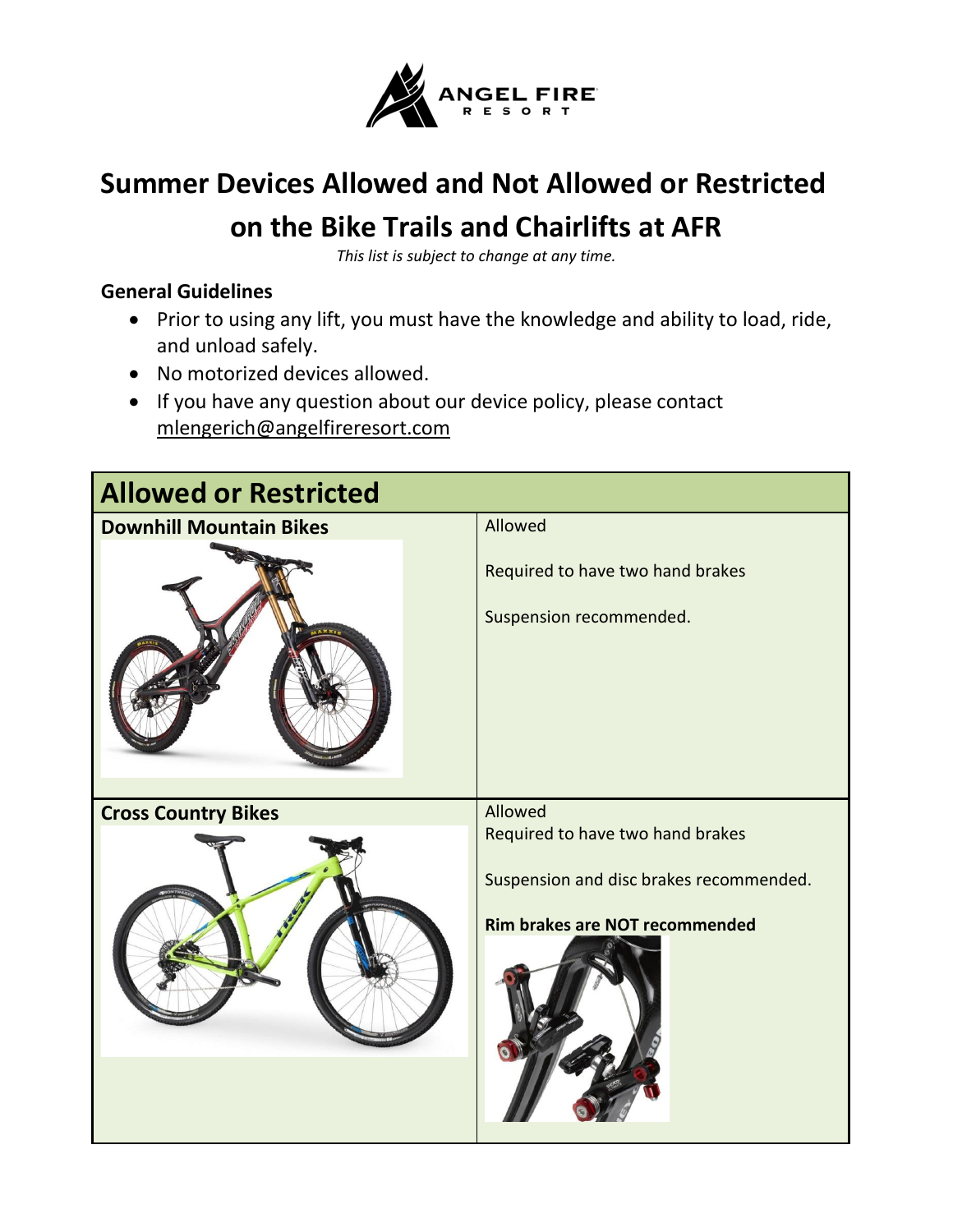| <b>Fat Tire Bikes</b>                                                                    | Allowed however bike tires must be able to fit<br>in bike carrier to utilize chairlifts - restricted to<br>3.0" tire width. Required to have two hand<br>brakes<br>Suspension and disc brakes recommended.                                                                                                                 |
|------------------------------------------------------------------------------------------|----------------------------------------------------------------------------------------------------------------------------------------------------------------------------------------------------------------------------------------------------------------------------------------------------------------------------|
| <b>Electric Assist Bikes (Pedal Assist)</b>                                              | Allowed                                                                                                                                                                                                                                                                                                                    |
|                                                                                          | Required to have two hand brakes<br>Suspension and disc brakes recommended.<br>Uphill traffic is only allowed on designated<br>uphill trails. Riding up the downhill bike trails<br>is prohibited.                                                                                                                         |
| <b>Small Bikes (bikes with wheels smaller</b><br>than 20 inches), Strider Bikes, Balance | Only allowed at base of Resort and on all<br>pump tracks.                                                                                                                                                                                                                                                                  |
| <b>Bikes</b>                                                                             | Not allowed in the Bike Park. Bikes with<br>training wheels are not allowed in the Bike<br>Park.                                                                                                                                                                                                                           |
| <b>Adaptive Equipment</b>                                                                | Essentially any adaptive piece of equipment<br>that is designed for adaptive mountain biking<br>is allowed as long as it is not motorized. Please<br>contact accessibility@angelfiresort.com with<br>questions.<br>Required to have a minimum of one working hand<br>brake. Suspension and two hand brakes<br>recommended. |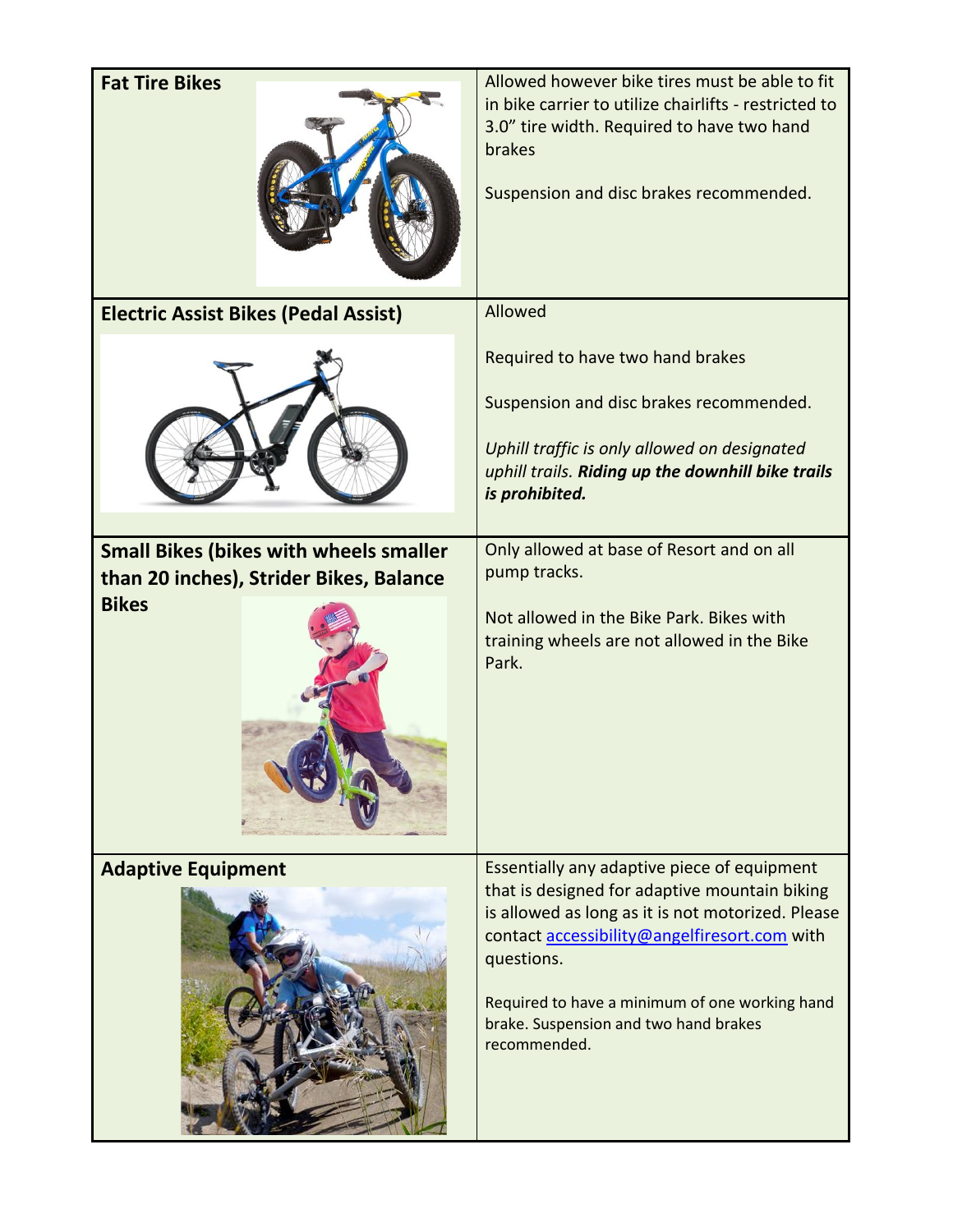| <b>Mountain Unicycles</b> | Allowed                                                  |
|---------------------------|----------------------------------------------------------|
| <b>CIGHLI</b>             | Required to have a minimum of one working<br>hand brake. |

| <b>Not Allowed</b>                |                                                                                                         |
|-----------------------------------|---------------------------------------------------------------------------------------------------------|
| <b>BMX Bikes</b>                  | <b>Not Allowed</b>                                                                                      |
| <b>Bikes with Training Wheels</b> | Not Allowed.                                                                                            |
| <b>Road Bikes</b>                 | <b>Not Allowed</b><br>Bikes should be built for mountain biking and have<br>treaded tires (not slicks). |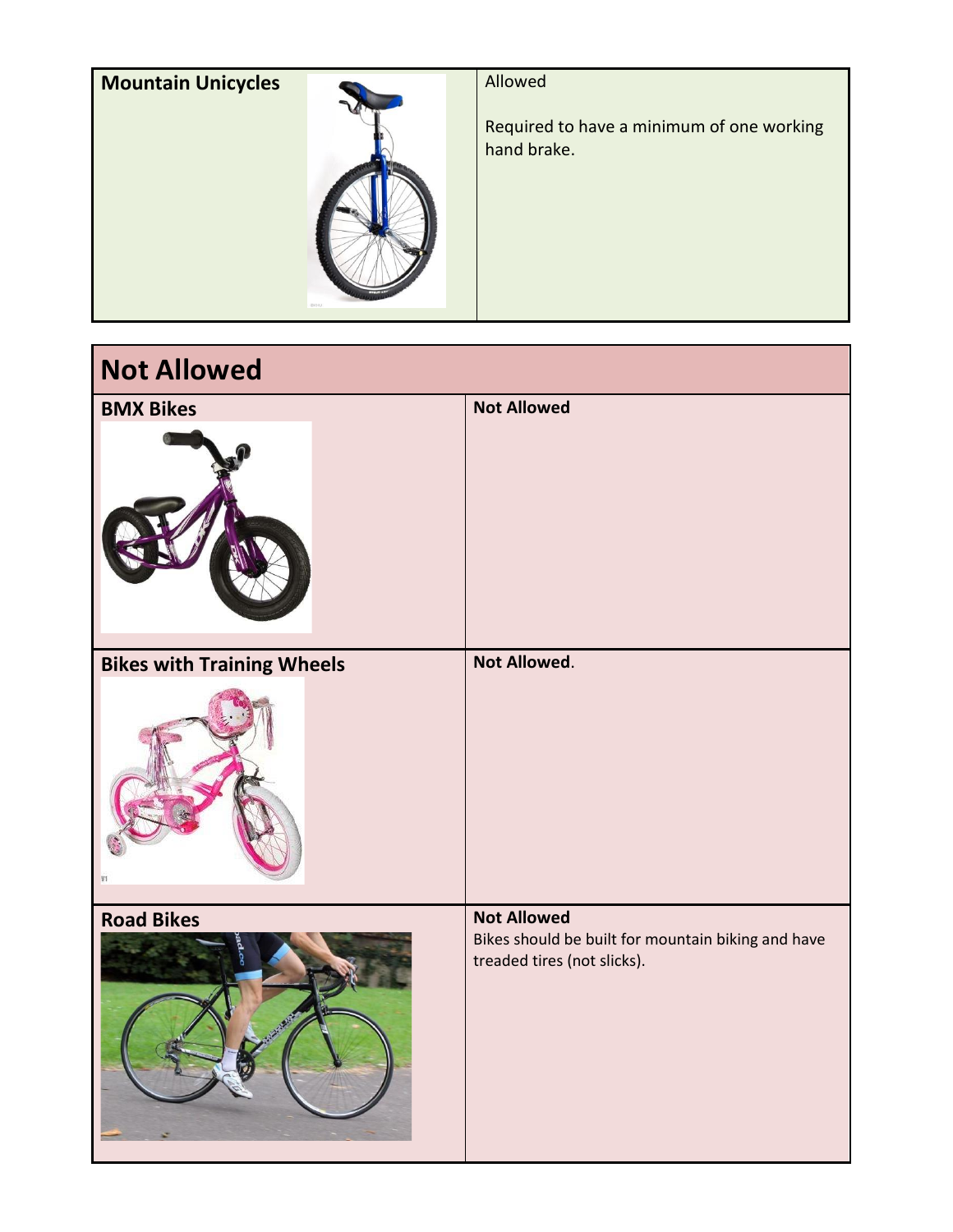| Motorcycles / ATV's / UTV's       | <b>Not Allowed</b>                  |
|-----------------------------------|-------------------------------------|
|                                   | Motorized equipment is not allowed. |
| <b>Mountain Scooters</b>          | <b>Not Allowed</b>                  |
|                                   |                                     |
| <b>Mountain Boards</b>            | <b>Not Allowed</b>                  |
|                                   |                                     |
| <b>Skateboard / Hoverboards</b>   | <b>Not allowed</b>                  |
|                                   |                                     |
| <b>Trailers / Pulled Carriers</b> | <b>Not allowed</b>                  |
| ٣                                 |                                     |